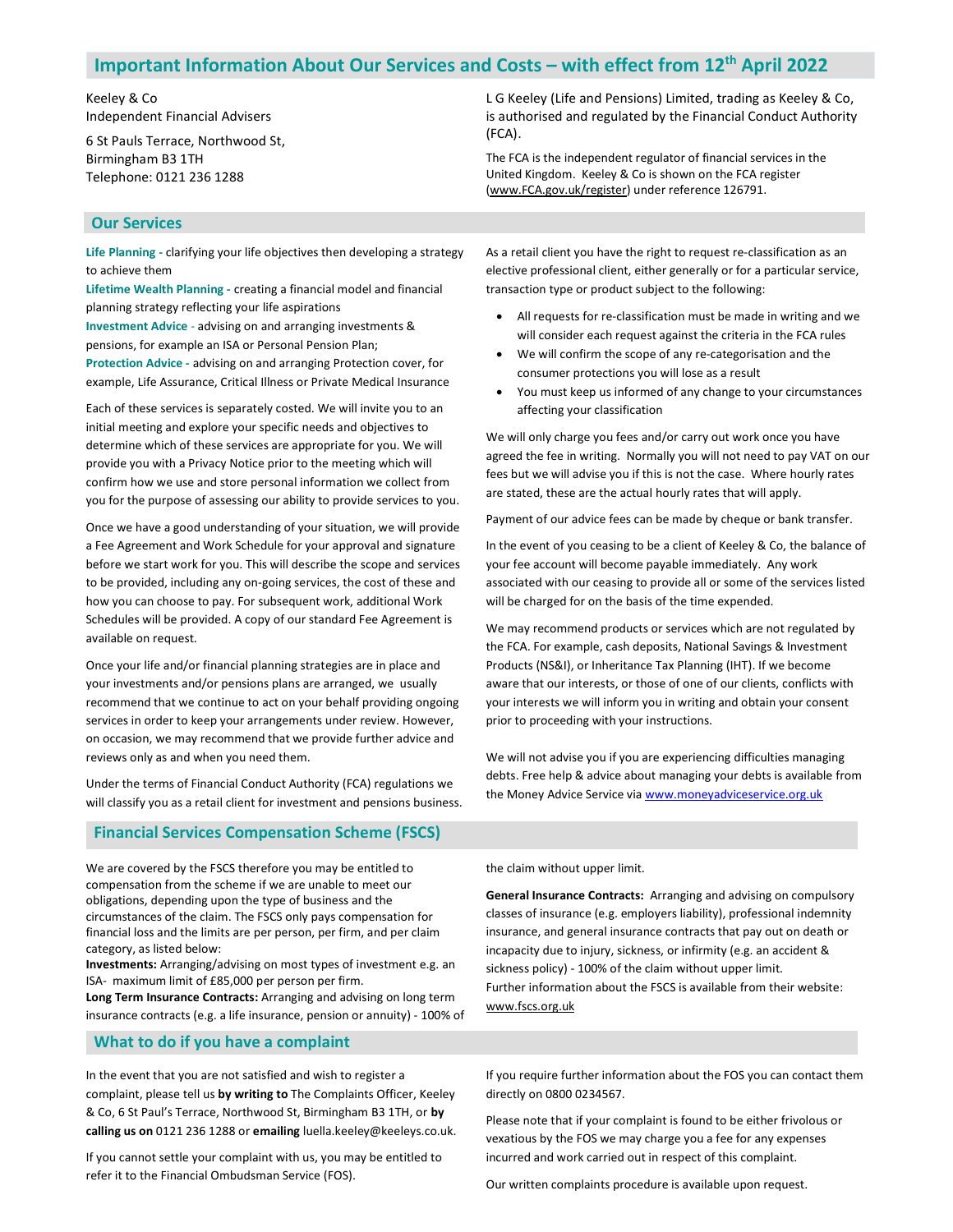# Life Planning & Lifetime Wealth Planning Services

The Life Planning service will help you clarify your personal, family and business aspirations from now until the end of your lifetime. This service has particular value for clients facing change for example, on retirement, inheritance, career change, redundancy, separation, divorce or bereavement.

The Lifetime Wealth Planning service will help you create a comprehensive interactive financial model which allows us to develop an agreed financial planning strategy for life in partnership with you.

| <b>Initial Advice Charges</b>                                                                                                                                                                                   | <b>Ongoing Service</b><br><b>Charges</b>                                                                                                                                                |
|-----------------------------------------------------------------------------------------------------------------------------------------------------------------------------------------------------------------|-----------------------------------------------------------------------------------------------------------------------------------------------------------------------------------------|
| Typically, this costs £966.<br>(6 adviser hrs @ £161 per<br>hour) but can vary for<br>more/less complex cases                                                                                                   | N/A                                                                                                                                                                                     |
|                                                                                                                                                                                                                 |                                                                                                                                                                                         |
| Typically, this costs<br>£1,643.<br>(9 paraplanning hours @<br>£111 per hour & 4 adviser<br>hours @ £161 per hour).<br>This can vary with<br>complexity but will be<br>agreed with you before we<br>start work. | Typically £45 pm, that is,<br>£540 per year<br>We can provide<br>additional meetings at a<br>time costed basis and<br>more frequent reviews<br>for a higher monthly fee<br>if required. |
|                                                                                                                                                                                                                 |                                                                                                                                                                                         |
|                                                                                                                                                                                                                 |                                                                                                                                                                                         |

#### How you pay

We request a commitment fee of 25% at outset, with the balance being due within 15 days after completion of the work. Keeley & Co reserve the right to charge interest on outstanding amounts at a rate of 3% above National Westminster base rate

after 15 days from the date of payment request. We also have the right to charge for costs incurred in recovering debts outstanding after the due date.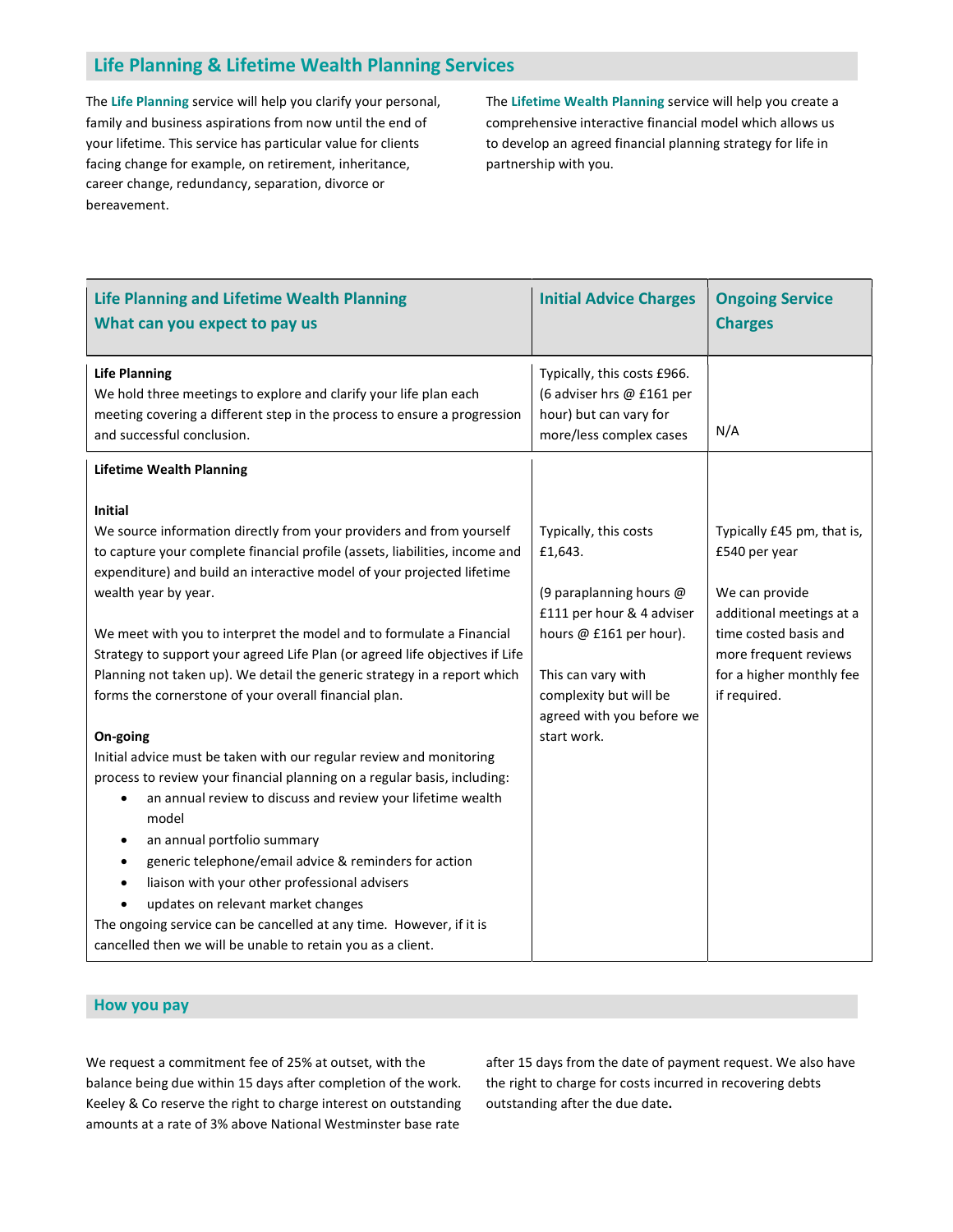# Our Investment and Pension Services

We will determine which of the following investment or pension products meet your needs, along with any associated 'tax wrappers' available (e.g. an ISA):

- Open Ended Investment Company Funds (OEICs) including Exchange Traded Funds (ETFs), Unit Trusts and Investment Trusts
- Personal Pensions, Stakeholder Pensions, Self-Invested Personal Pensions (SIPPs) and Annuities
- Insurance Based Investments, including Capital Investment Bonds and Endowments
- Structured Capital at Risk Products (SCARPs) and Structured Deposits
- Specialist Investments for retail clients including Venture Capital Trusts (VCTs) and Enterprise Investment Schemes (EIS).

We will consider providers from a researched panel, representative of the whole market, reviewed on a regular basis using factors such as the risks, costs complexity and their competitiveness in the market place.

#### Related Service Providers

We may recommend that you hold your investments and pensions via a Platform Service. We may also recommend that some or all of your investments and/or pensions are managed by a Discretionary Investment Management Service.

| <b>Investment and Pension Advice - What can you expect</b><br>to pay us                                                                                                                                                                                                                                                                                                                                                                                                                                                                                                                                                                                                                                                                                                                 | <b>Initial Advice Charges</b>                                                                                                                                                                                                                                                           | <b>Ongoing Service</b><br><b>Charges</b>                                                                                                                                                                           |
|-----------------------------------------------------------------------------------------------------------------------------------------------------------------------------------------------------------------------------------------------------------------------------------------------------------------------------------------------------------------------------------------------------------------------------------------------------------------------------------------------------------------------------------------------------------------------------------------------------------------------------------------------------------------------------------------------------------------------------------------------------------------------------------------|-----------------------------------------------------------------------------------------------------------------------------------------------------------------------------------------------------------------------------------------------------------------------------------------|--------------------------------------------------------------------------------------------------------------------------------------------------------------------------------------------------------------------|
| <b>Initial</b><br>For research, recommendation and implementation of a specific<br>investment or pension, including establishment of provider-issued<br>trusts and liaison with your accountant and solicitor as necessary.<br>On-going<br>All initial investment advice must be accompanied by our regular<br>review and monitoring process which includes:<br>reviewing your PortfolioOptimiser equity investments on<br>$\bullet$<br>a monthly basis and any other investments annually<br>providing a PortfolioOptimiser Investment Bulletin<br>$\bullet$<br>completing fund switches (at no extra cost)<br>$\bullet$<br>reviewing ongoing suitability of your investments.<br>The ongoing service can be cancelled at any time but we will be<br>unable to retain you as a client. | 3% of investments arranged<br>on our advice.<br>Typically, for clients<br>investing:<br>£150k at $3\% = £4,500$<br>£500k at $3\% =$ £15,000<br>We have discretion to<br>reduce fees when<br>appropriate. You may be<br>able to pay these fees by<br>deduction from your<br>investments. | 1% pa quarterly in arrear<br>Typically, for funds under<br>advice of:<br>£150k at 1%pa = £1,500 fee<br>£500 $k$ at 1%pa = £5,000 fee<br>The adviser charge will<br>increase/reduce in line with<br>the fund value. |
| <b>Annuity Purchase</b>                                                                                                                                                                                                                                                                                                                                                                                                                                                                                                                                                                                                                                                                                                                                                                 |                                                                                                                                                                                                                                                                                         |                                                                                                                                                                                                                    |
| Research, recommendation and implementation of a guaranteed<br>pension annuity or purchased life annuity contract.<br>You may be able to pay the fee by deduction from your contract.                                                                                                                                                                                                                                                                                                                                                                                                                                                                                                                                                                                                   | 3% of purchase price<br>Typically, an annuity<br>costing:<br>£50,000 at $3\% = £1,500$ fee                                                                                                                                                                                              | No ongoing advice charge<br>but the annuity impact will<br>be considered within any<br>ongoing Wealth Planning<br>review you have taken up.                                                                        |

# How you pay

When you make an investment or pension contribution, you should make cheques payable (or make bank transfers) directly to the product providers as we do not handle client money.

In exceptional cases, it is possible that other costs, including taxes (e.g. stamp duty) related to the business we arrange may arise and which will need to be borne by you.

Payment for investment and pension services is requested either before or at the time of placing the investment, by cheque or direct bank transfer. In some cases, our fees can be paid by deduction from your investment.